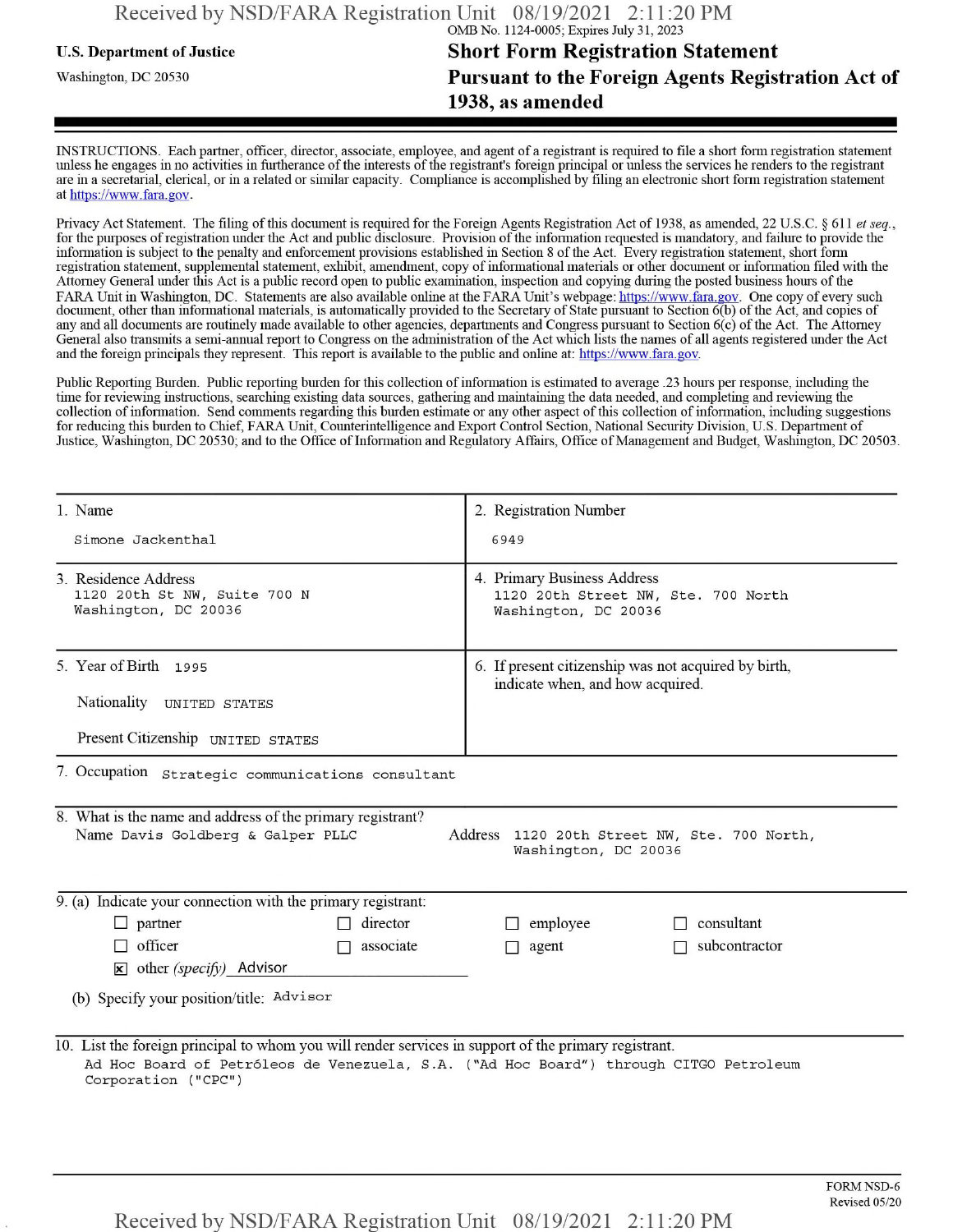| 11. Describe in detail all services which you will render to the foreign principal listed in Item 10 either directly, or<br>through the primary registrant listed in Item 8. |                                                                                                                                                                                                                                                                                                                                                                                               |                                                                                                               |                 |                                                                                        |                                                                                                                              |                                                                                                                                                                                                                                                                                                                                                                                                           |  |
|------------------------------------------------------------------------------------------------------------------------------------------------------------------------------|-----------------------------------------------------------------------------------------------------------------------------------------------------------------------------------------------------------------------------------------------------------------------------------------------------------------------------------------------------------------------------------------------|---------------------------------------------------------------------------------------------------------------|-----------------|----------------------------------------------------------------------------------------|------------------------------------------------------------------------------------------------------------------------------|-----------------------------------------------------------------------------------------------------------------------------------------------------------------------------------------------------------------------------------------------------------------------------------------------------------------------------------------------------------------------------------------------------------|--|
|                                                                                                                                                                              | Provide consulting services to CPC with respect to educating U.S. stakeholders about CPC's<br>positions with respect to litigation against CPC or its parent companies that could result in a<br>change of control of CPC and/or its parent companies. This counsel includes strategic<br>communications efforts such as drafting communications and messaging and outreach to U.S.<br>media. |                                                                                                               |                 |                                                                                        |                                                                                                                              |                                                                                                                                                                                                                                                                                                                                                                                                           |  |
|                                                                                                                                                                              | Yes $\boxed{\mathbf{x}}$                                                                                                                                                                                                                                                                                                                                                                      |                                                                                                               | No <sub>1</sub> |                                                                                        | 12. Do any of the above described services include political activity as defined in Section $1(o)$ of the Act <sup>1</sup> ? |                                                                                                                                                                                                                                                                                                                                                                                                           |  |
|                                                                                                                                                                              | dissemination of informational materials.<br>See Appendix for Response                                                                                                                                                                                                                                                                                                                        |                                                                                                               |                 |                                                                                        |                                                                                                                              | If yes, describe separately and in detail such political activity. The response must include, but not be limited to, activities<br>involving lobbying, promotion, perception management, public relations, economic development, and preparation or                                                                                                                                                       |  |
|                                                                                                                                                                              | 13. The services described in Items 11 and 12 are to be rendered on a                                                                                                                                                                                                                                                                                                                         |                                                                                                               |                 |                                                                                        |                                                                                                                              |                                                                                                                                                                                                                                                                                                                                                                                                           |  |
|                                                                                                                                                                              | $\Box$ full time basis                                                                                                                                                                                                                                                                                                                                                                        |                                                                                                               |                 | $\boxed{\mathbf{x}}$ part time basis                                                   |                                                                                                                              | $\Box$ special basis                                                                                                                                                                                                                                                                                                                                                                                      |  |
|                                                                                                                                                                              |                                                                                                                                                                                                                                                                                                                                                                                               | 14. What compensation or thing of value have you received to date or will you receive for the above services? |                 |                                                                                        |                                                                                                                              |                                                                                                                                                                                                                                                                                                                                                                                                           |  |
|                                                                                                                                                                              |                                                                                                                                                                                                                                                                                                                                                                                               |                                                                                                               |                 |                                                                                        |                                                                                                                              |                                                                                                                                                                                                                                                                                                                                                                                                           |  |
|                                                                                                                                                                              |                                                                                                                                                                                                                                                                                                                                                                                               |                                                                                                               |                 | $\boxtimes$ Salary: Not based solely on services rendered to the foreign principal(s). |                                                                                                                              |                                                                                                                                                                                                                                                                                                                                                                                                           |  |
|                                                                                                                                                                              |                                                                                                                                                                                                                                                                                                                                                                                               | $\Box$ Fee: Amount \$                                                                                         |                 |                                                                                        |                                                                                                                              | $\Box$ Other thing of value                                                                                                                                                                                                                                                                                                                                                                               |  |
|                                                                                                                                                                              | candidates for any political office?                                                                                                                                                                                                                                                                                                                                                          |                                                                                                               |                 |                                                                                        |                                                                                                                              | 15. During the period beginning 60 days prior to the date of your obligation to register under FARA, have you, from your own funds<br>and on your own behalf either directly or through any other person, made any contributions of money or other things of value in<br>connection with an election to political office or in connection with any primary election, convention, or caucus held to select |  |
|                                                                                                                                                                              | Yes $\square$                                                                                                                                                                                                                                                                                                                                                                                 | No E                                                                                                          |                 |                                                                                        |                                                                                                                              |                                                                                                                                                                                                                                                                                                                                                                                                           |  |
|                                                                                                                                                                              | If yes, furnish the following information:                                                                                                                                                                                                                                                                                                                                                    |                                                                                                               |                 |                                                                                        |                                                                                                                              |                                                                                                                                                                                                                                                                                                                                                                                                           |  |
|                                                                                                                                                                              | Date                                                                                                                                                                                                                                                                                                                                                                                          | Donor                                                                                                         |                 | Political Organization/Candidate                                                       | Method                                                                                                                       | Amount/Thing of Value                                                                                                                                                                                                                                                                                                                                                                                     |  |
|                                                                                                                                                                              |                                                                                                                                                                                                                                                                                                                                                                                               |                                                                                                               |                 |                                                                                        |                                                                                                                              |                                                                                                                                                                                                                                                                                                                                                                                                           |  |
|                                                                                                                                                                              |                                                                                                                                                                                                                                                                                                                                                                                               |                                                                                                               |                 |                                                                                        |                                                                                                                              |                                                                                                                                                                                                                                                                                                                                                                                                           |  |
|                                                                                                                                                                              |                                                                                                                                                                                                                                                                                                                                                                                               |                                                                                                               |                 |                                                                                        |                                                                                                                              |                                                                                                                                                                                                                                                                                                                                                                                                           |  |

#### **EXECUTION**

In accordance with 28 U.S.C. § 1746, and subject to the penalties of 18 U.S.C. § 1001 and 22 U.S.C. § 618, the undersigned swears or affirms under penalty of perjury that he/she has read the information set forth in this statement filed pursuant to the Foreign Agents Registration Act of 1938, as amended, 22 U.S.C. § 611 *etseq.,* that he/she is familiar with the contents thereof, and that such contents are in their entirety true and accurate to the best of his/her knowledge and belief.

|      | Simone Jackenthal   | /s/Simone Jackenthal |
|------|---------------------|----------------------|
| Date | <b>Printed Name</b> | Signature            |
|      |                     |                      |

<sup>1</sup> "Political activity." as defined in Section l(o) ofthe Act, means any activity which the person engaging in believes will, or that the person intends to, in any way influence any agency or official of the Government of the United States or any section of the public within the United States with reference to formulating, adopting, or changing the domestic or foreign policies of the United States or with reference to the political or public interests, policies, or relations of a government of a foreign country or a foreign political party.

Received by NSD/FARA Registration Unit 08/19/2021 2:11:20 PM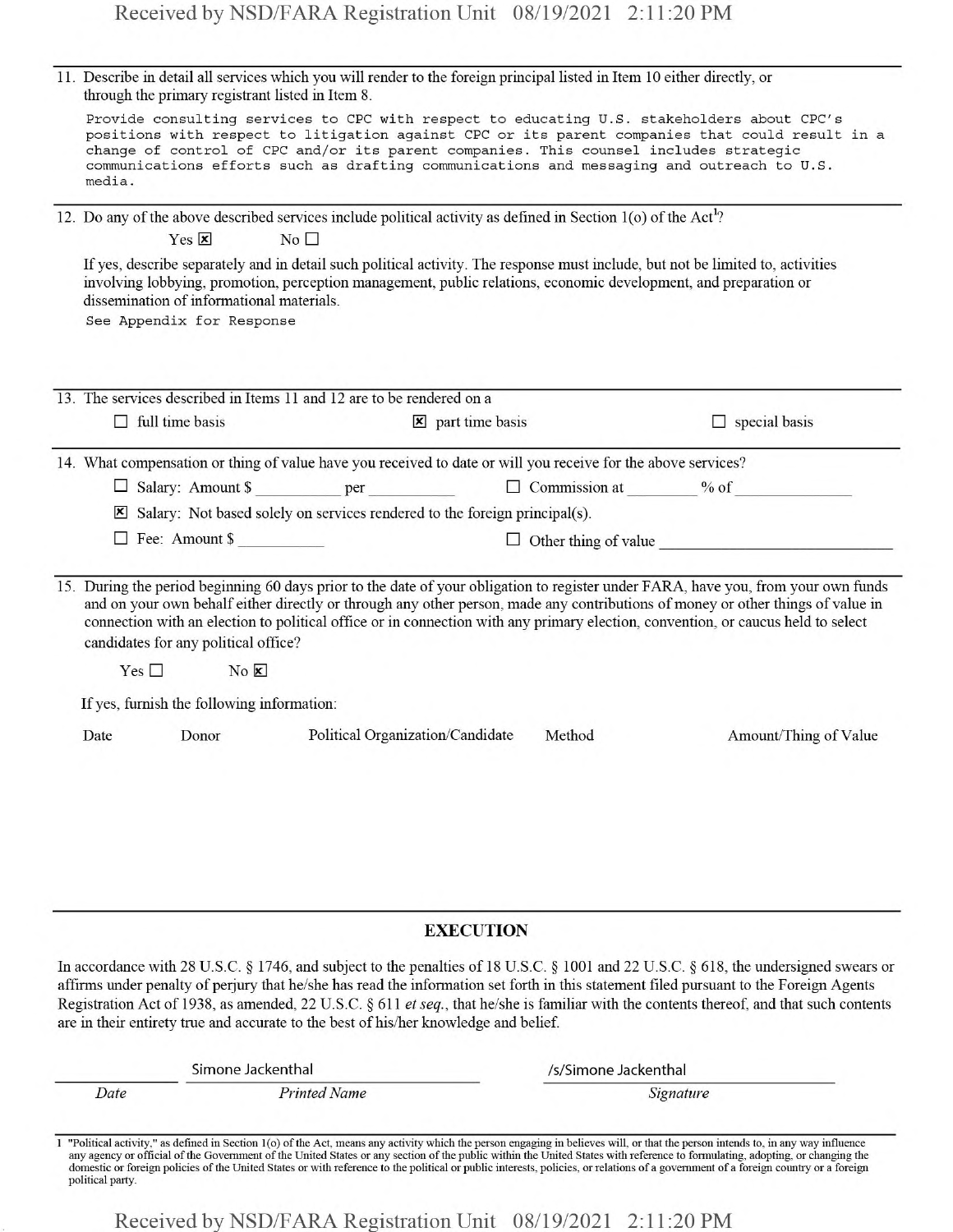### **EXECUTION**

In accordance with 28 U.S.C. § 1746, and subject to the penalties of 18 U.S.C. § 1001 and 22 U.S.C. § 618, the undersigned swears or affirms under penalty of perjury that he/she has read the information set forth in this statement filed pursuant to the Foreign Agents Registration Act of 1938, as amended, 22 U.S.C. § 611 *et seq*., that he/she is familiar with the contents thereof, and that such contents are in their entirety true and accurate to the best of his/her knowledge and belief.

| Date | Printed Name                            | Signature |
|------|-----------------------------------------|-----------|
|      | 8/19/2021 Simone Jackenthal Sure Latrut |           |
|      |                                         |           |
|      |                                         |           |
|      |                                         |           |